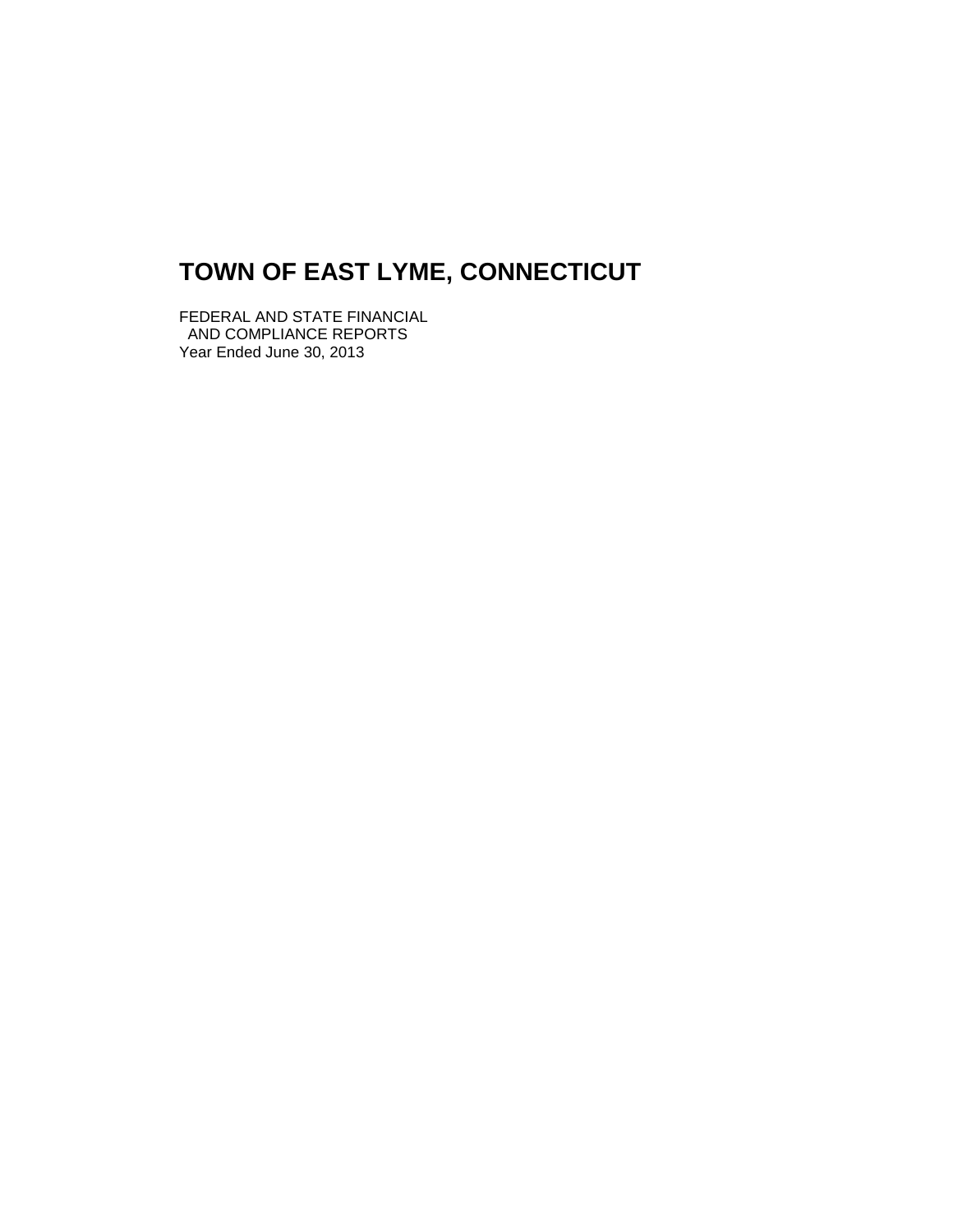# **FEDERAL AND STATE FINANCIAL AND COMPLIANCE REPORT**

# **TABLE OF CONTENTS**

# **REPORT REQUIRED BY THE FEDERAL SINGLE AUDIT ACT AND OMB CIRCULAR A-133**

| Report on Compliance for Each Major Federal Program; Report on Internal Control Over |     |
|--------------------------------------------------------------------------------------|-----|
| Compliance; and Report on Schedule of Expenditures of Federal Awards Required by     |     |
|                                                                                      | 1-2 |
|                                                                                      |     |
|                                                                                      | 4   |
|                                                                                      | 5-6 |
|                                                                                      |     |

# **REPORT REQUIRED BY GOVERNMENT AUDITING STANDARDS**

| Report on Internal Control Over Financial Reporting and on Compliance and Other |     |
|---------------------------------------------------------------------------------|-----|
| Matters Based on an Audit of Financial Statements Performed in Accordance with  |     |
|                                                                                 | 8-9 |

# **REPORT REQUIRED BY THE STATE SINGLE AUDIT ACT**

| Report on Compliance for Each Major Sate Program; Report on Internal Control Over |           |
|-----------------------------------------------------------------------------------|-----------|
| Compliance; and Report on Schedule of Expenditures of State Financial Assistance  |           |
|                                                                                   | $10 - 11$ |
|                                                                                   | $12 - 13$ |
|                                                                                   | 14        |
| Schedule of State Single Audit Compliance Findings and Questioned Costs           | 15        |
|                                                                                   | 16        |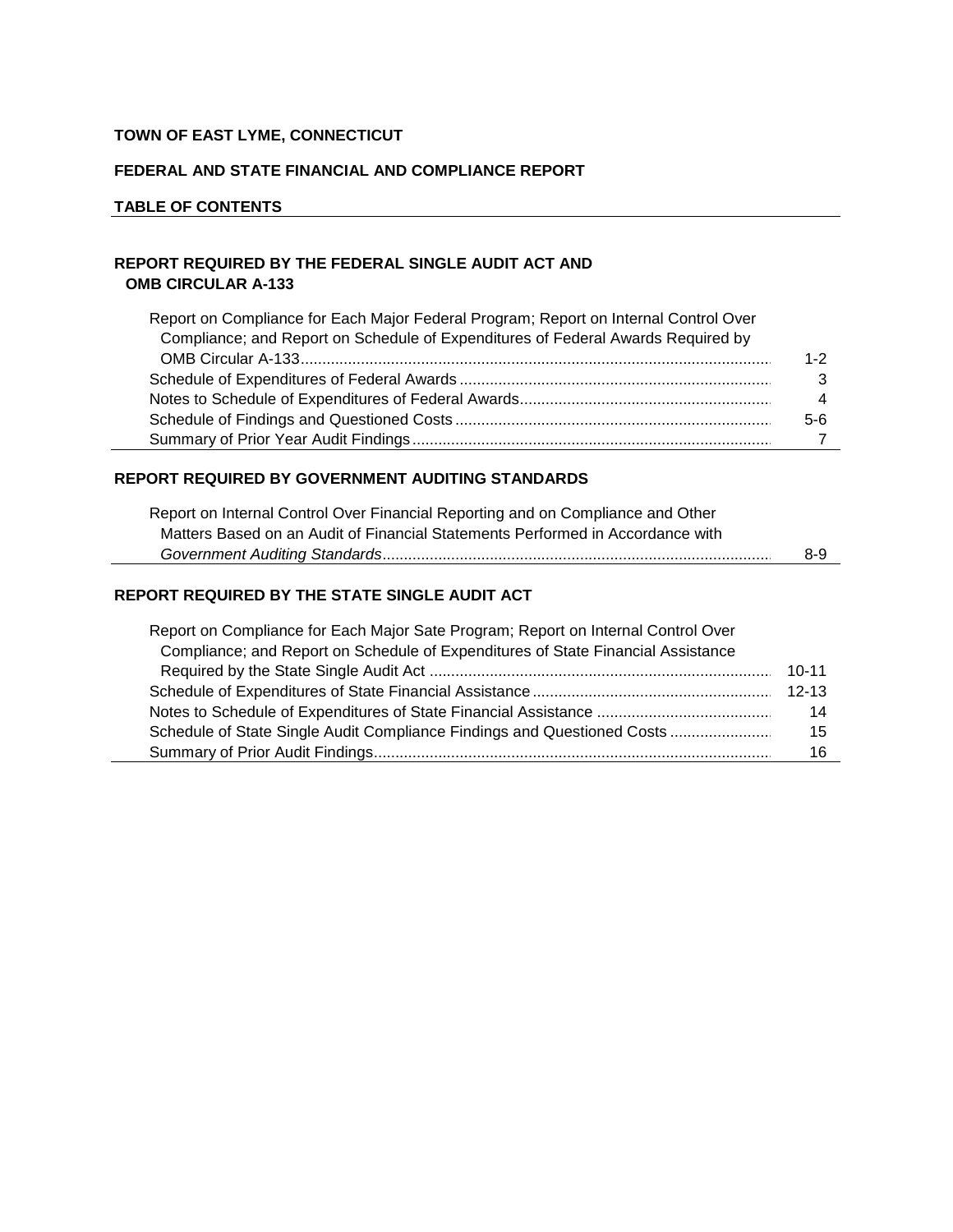

## **REPORT ON COMPLIANCE FOR EACH MAJOR FEDERAL PROGRAM; REPORT ON INTERNAL CONTROL OVER COMPLIANCE; AND REPORT ON SCHEDULE OF EXPENDITURES OF FEDERAL AWARDS REQUIRED BY OMB CIRCULAR A-133**

# **INDEPENDENT AUDITOR'S REPORT**

To the Board of Finance Town of East Lyme, Connecticut

#### **Report on Compliance for Each Major Federal Program**

We have audited the Town of East Lyme, Connecticut's (the "Town") compliance with the types of compliance requirements described in the *OMB Circular A-133 Compliance Supplement* that could have a direct and material effect on each of the Town's major federal programs for the year ended June 30, 2013. The Town's major federal programs are identified in the summary of auditor's results section of the accompanying schedule of findings and questioned costs.

#### **Management's Responsibility**

Management is responsible for compliance with the requirements of laws, regulations, contracts, and grants applicable to its federal programs.

#### **Auditor's Responsibility**

Our responsibility is to express an opinion on compliance for each of the Town's major federal programs based on our audit of the types of compliance requirements referred to above. We conducted our audit of compliance in accordance with auditing standards generally accepted in the United States of America; the standards applicable to financial audits contained in *Government Auditing Standards*, issued by the Comptroller General of the United States; and OMB Circular A-133, *Audits of States, Local Governments, and Non-Profit Organizations.* Those standards and OMB Circular A-133 require that we plan and perform the audit to obtain reasonable assurance about whether noncompliance with the types of compliance requirements referred to above that could have a direct and material effect on a major federal program occurred. An audit includes examining, on a test basis, evidence about the Town's compliance with those requirements and performing such other procedures as we considered necessary in the circumstances.

We believe that our audit provides a reasonable basis for our opinion on compliance for each major federal program. However, our audit does not provide a legal determination of the Town's compliance.

#### **Opinion on Each Major Federal Program**

In our opinion, the Town complied, in all material respects, with the types of compliance requirements referred to above that could have a direct and material effect on each of its major federal programs for the year ended June 30, 2013.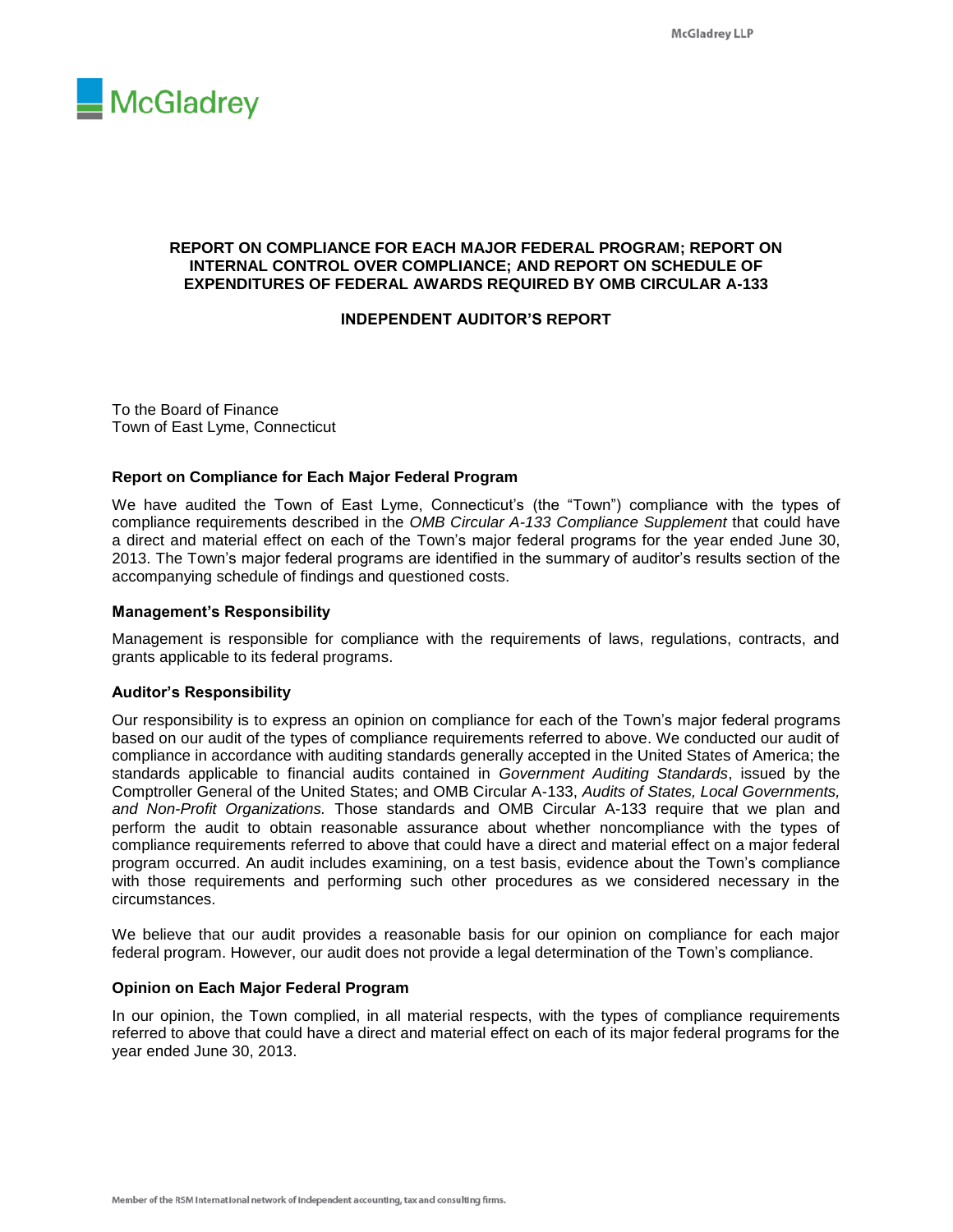## **Other Matters**

The results of our auditing procedures disclosed an instance of noncompliance, which is required to be reported in accordance with OMB Circular A-133 and which is described in the accompanying schedule of findings and questioned costs as item CF13-1. Our opinion on each major federal program is not modified with respect to this matter.

The Town of East Lyme's response to the noncompliance finding identified in our audit is described in the accompanying schedule of findings and questioned costs. The Town of East Lyme's response was not subjected to the auditing procedures applied in the audit of compliance and, accordingly, we express no opinion on the response.

#### **Report on Internal Control Over Compliance**

Management of the Town is responsible for establishing and maintaining effective internal control over compliance with the types of compliance requirements referred to above. In planning and performing our audit of compliance, we considered the Town's internal control over compliance with the types of requirements that could have a direct and material effect on each major federal program to determine the auditing procedures that are appropriate in the circumstances for the purpose of expressing an opinion on compliance for each major federal program and to test and report on internal control over compliance in accordance with OMB Circular A-133, but not for the purpose of expressing an opinion on the effectiveness of internal control over compliance. Accordingly, we do not express an opinion on the effectiveness of the Town's internal control over compliance.

A *deficiency in internal control over compliance* exists when the design or operation of a control over compliance does not allow management or employees, in the normal course of performing their assigned functions, to prevent, or detect and correct, noncompliance with a type of compliance requirement of a federal program on a timely basis. A *material weakness in internal control over compliance* is a deficiency, or combination of deficiencies, in internal control over compliance, such that there is a reasonable possibility that material noncompliance with a type of compliance requirement of a federal program will not be prevented, or detected and corrected, on a timely basis. A *significant deficiency in internal control over compliance* is a deficiency, or a combination of deficiencies, in internal control over compliance with a type of compliance requirement of a federal program that is less severe than a material weakness in internal control over compliance, yet important enough to merit attention by those charged with governance.

Our consideration of internal control over compliance was for the limited purpose described in the first paragraph of this section and was not designed to identify all deficiencies in internal control over compliance that might be material weaknesses or significant deficiencies. We did not identify any deficiencies in internal control over compliance that we consider to be material weaknesses. However, we identified a certain deficiency in internal control over compliance, as described in the accompanying schedule of findings and questioned costs as item CF 2013 - 1 that we consider to be a significant deficiency.

The purpose of this report on internal control over compliance is solely to describe the scope of our testing of internal control over compliance and the results of that testing based on the requirements of OMB Circular A-133. Accordingly, this report is not suitable for any other purpose.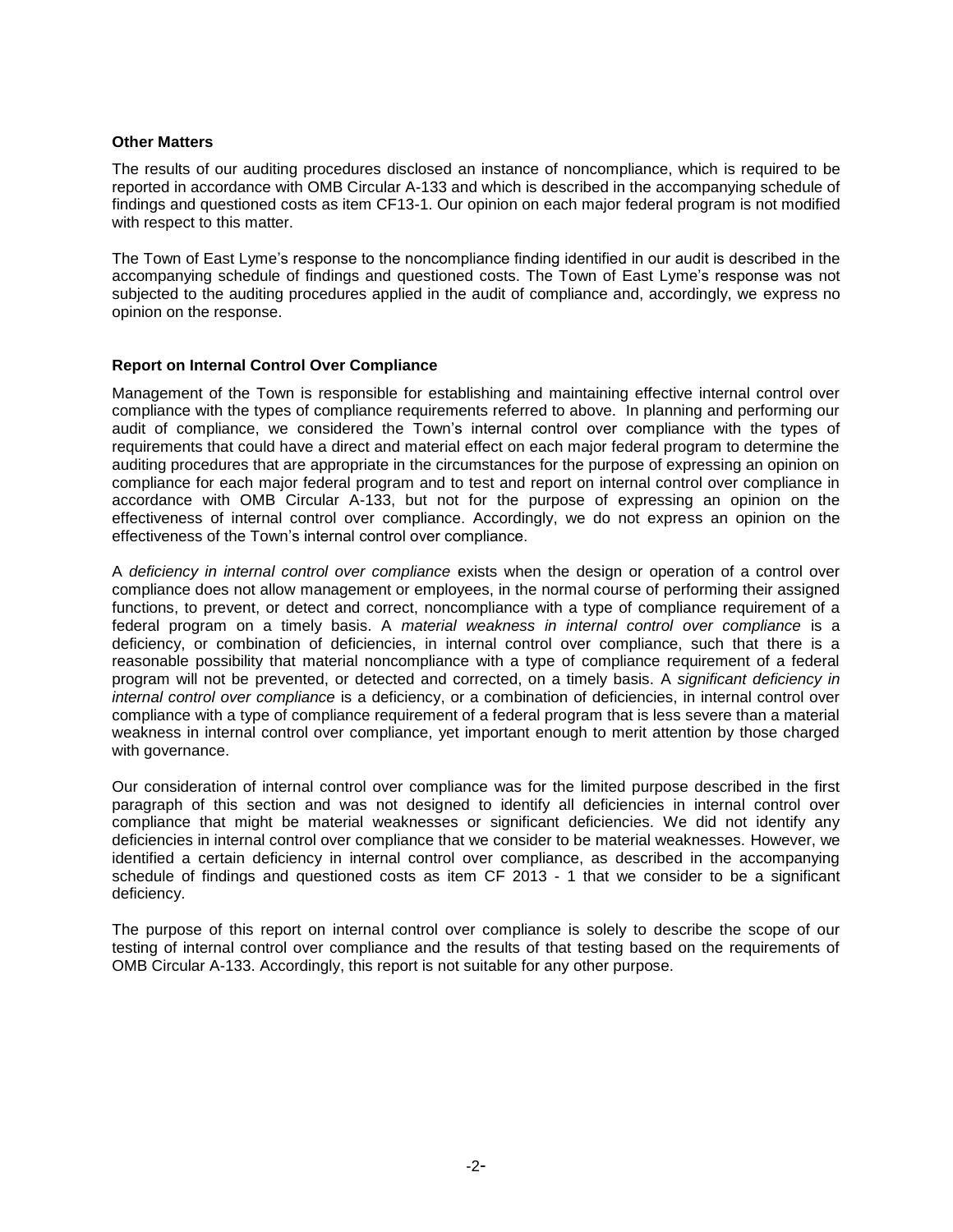#### **Report on Schedule of Expenditures of Federal Awards Required by OMB Circular A-133**

We have audited the financial statements of the governmental activities, the business-type activities, each major fund and the aggregate remaining fund information of the Town of East Lyme, Connecticut, as of and for the year ended June 30, 2013, and the related notes to the financial statements, which collectively comprise the Town of East Lyme, Connecticut's basic financial statements. We issued our report thereon dated December 27, 2013, which contained unmodified opinions on those financial statements. Our audit was conducted for the purpose of forming opinions on the financial statements that collectively comprise the basic financial statements. The accompanying schedule of expenditures of federal awards is presented for purposes of additional analysis as required by OMB Circular A-133 and is not a required part of the basic financial statements. Such information is the responsibility of management and was derived from and relates directly to the underlying accounting and other records used to prepare the basic financial statements. The information has been subjected to the auditing procedures applied in the audit of the financial statements and certain additional procedures, including comparing and reconciling such information directly to the underlying accounting and other records used to prepare the basic financial statements or to the basic financial statements themselves, and other additional procedures in accordance with auditing standards generally accepted in the United States of America. In our opinion, the schedule of expenditures of federal awards is fairly stated in all material respects in relation to the basic financial statements as a whole.

McGladrey LLP

New Haven, Connecticut December 27, 2013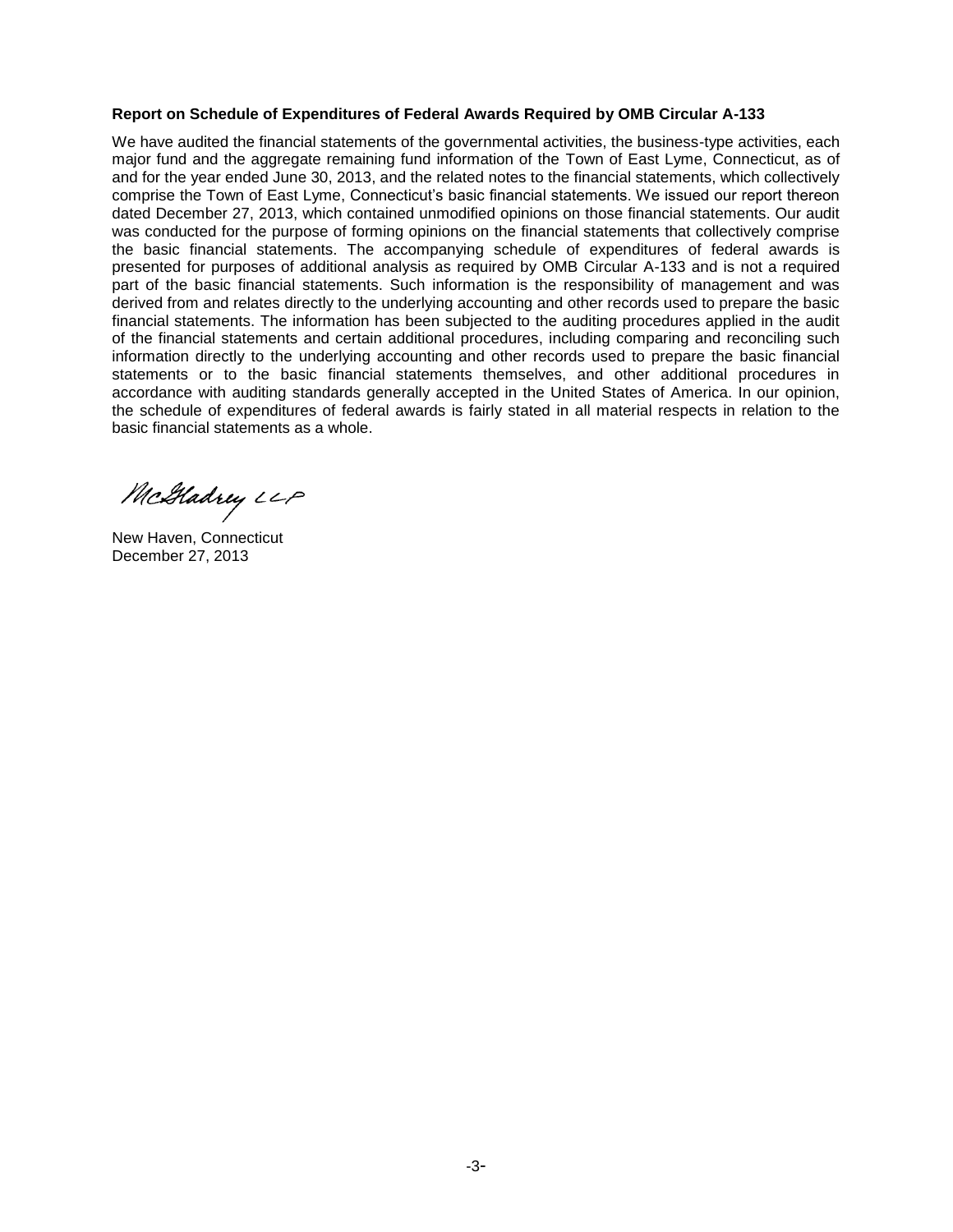#### **SCHEDULE OF EXPENDITURES OF FEDERAL AWARDS For the Year Ended June 30, 2013**

Federal **Pass-Through Federal Grantor/Pass-Through CFDA Grantor's Number/ Grantor/Program or Cluster Title Number Project Number Expenditures U. S. DEPARTMENT OF AGRICULTURE:** Passed through State Department of Education: **Child Nutrition Cluster:** Food Distribution - Non-cash 10.555 N/A \$ 55,587 School Breakfast Program 10.555 12060-SDE64370-20508 5,041 National School Lunch Program 10.555 12060-SDE64370-20560 141,231 **Total Child Nutrition Cluster** 201,859 **Total U.S. Department of Agriculture** 201,859 **U. S. DEPARTMENT OF EDUCATION:** Passed through State Department of Education: Title I - Improving Basic Programs **84.010** 84.010 12060-SDE64370-20679 89,700 **Special Education - Cluster:** Special Education - Grants to States (IDEA, Part B)- Preschool 84.173 12060-SDE64370-20983 9,722 Special Education - Grants to States (IDEA, Part B) Sec 611 84.027 12060-SDE64370-20977 379,561 **Total Special Education - Cluster** 389,283 Title II Part A - Teachers 84.367 12060-SDE64370-20858 92,029 **Total U.S. Department of Education** 571,012 **U.S. DEPARTMENT OF HOMELAND SECURITY:** Passed through State Department of Emergency Management and Homeland Security: FEMA Public Assistance 97.036 12060-EHS99690-21891 485,054 Nuclear Emergency Safety Fund 97.052 12060-EHS99682-30464 5,578 Nuclear Safety Fund Dominion 97.052 12060-EHS99682-30465 64,142 **Total U.S. Department of Homeland Security** 554,774 **U.S. DEPARTMENT OF TRANSPORTATION:** Passed through the State Department of Transportation: Federal Highway Safety Grants 20.205 12062-DOT57343-20559 1,188 Occupant Protection N/A 12062-DOT57513-220987 1,529 Alcohol Open Container 20.601 12062-DOT57343-22091 21,068 **Total U.S. Department of Transportation** 23,785 **ENVIRONMENTAL PROTECTION AGENCY:** Passed through the State Department of Public Health: Capitalization Grants for Drinking Water State Revolving Funds 66.468 12060-DPH48770-29029 27,411 **Total Expenditures of Federal Awards by a 1,378,841** 

 $N/A = Not$  Available.

See Notes to Schedule of Expenditures of Federal Awards.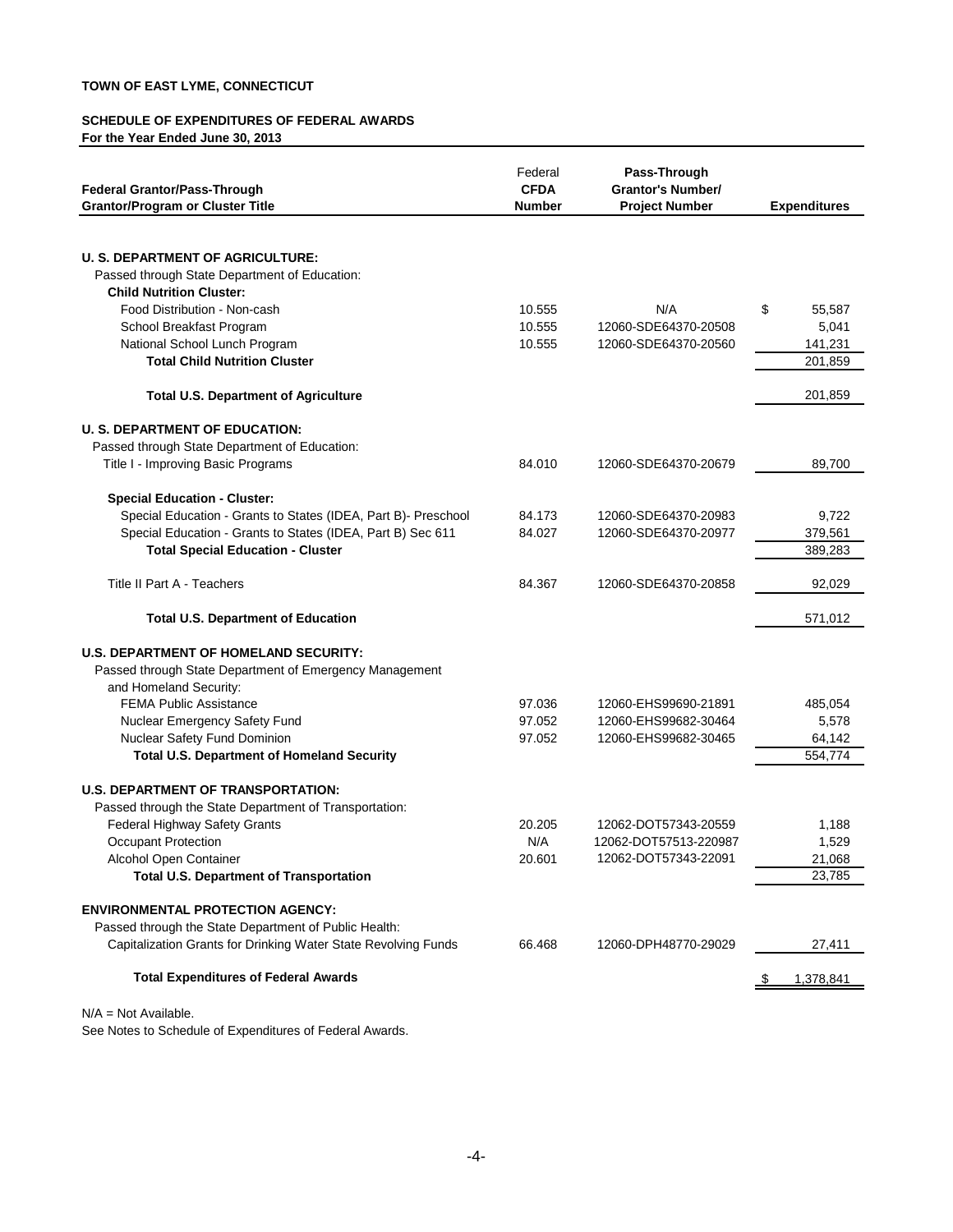# **NOTES TO SCHEDULE OF EXPENDITURES OF FEDERAL AWARDS For the Year Ended June 30, 2013**

Various agencies of the Federal Government have made financial assistance available to the Town of East Lyme, Connecticut. These grants fund several programs including housing, education, human and social services, transportation, public safety and general government activities.

# **Note 1. Basis of Presentation**

The accompanying schedule of expenditures of federal awards (the "Schedule") includes the federal grant activity of the Town of East Lyme, Connecticut (the "Town") under programs of the federal government for the year ended June 30, 2013. The information in this schedule is presented in accordance with the requirements of the Office of Management and Budget (OMB) Circular A-133, *Audits of States, Local Governments, and Non-Profit Organizations*. Because the schedule presents only a selected portion of the operations of the Town, it is not intended to and does not present the financial position, changes in net position or cash flows of the Town.

# **Note 2. Summary of Significant Accounting Principles**

The accompanying schedule of expenditures of federal awards includes the federal grant activity of the Town of East Lyme, Connecticut and is presented on the modified accrual basis of accounting for grants which are accounted for in the governmental funds and on the accrual basis of accounting for grants which are accounted for in the proprietary fund types. The information in this schedule is presented in accordance with the requirements of OMB Circular A-133, "Audits of States, Local Governments, and Non-Profit Organizations." Therefore, some amounts presented in this schedule may differ from amounts presented in, or used in the preparation of, the basic financial statements.

## **Note 3. Noncash Awards**

## U.S.D.A. Contributions

The United States Department of Agriculture makes available commodities for donations to schools. The amount of \$55,587 represents the market value of such commodities used during the period. This amount is included in the Child Nutrition Cluster.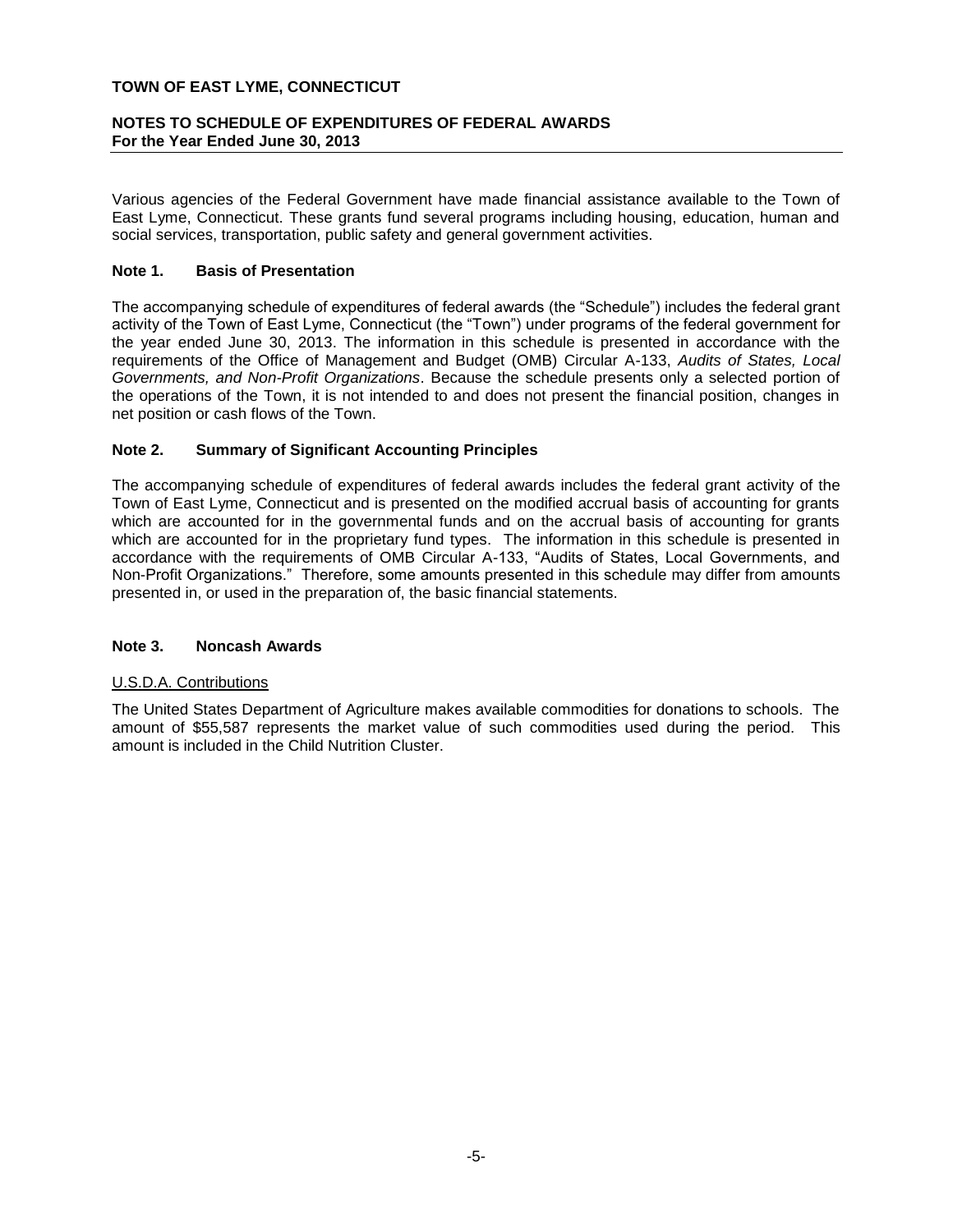# **SCHEDULE OF FINDINGS AND QUESTIONED COSTS For the Year Ended June 30, 2013**

# **I. SUMMARY OF INDEPENDENT AUDITOR'S RESULTS**

## **Financial Statements**

Type of auditor's report issued: unmodified

Internal Control Over Financial Reporting:

| Material weakness(es) identified?<br>Significant deficiency(ies) identified?<br>$\bullet$<br>Noncompliance material to financial statements<br>$\bullet$<br>noted? | No.<br>Yes<br>X.<br>X None reported<br>Yes<br>Yes<br>X No          |  |  |  |
|--------------------------------------------------------------------------------------------------------------------------------------------------------------------|--------------------------------------------------------------------|--|--|--|
| <b>Federal Awards</b>                                                                                                                                              |                                                                    |  |  |  |
| Internal control over major programs:                                                                                                                              |                                                                    |  |  |  |
| Material weakness(es) identified?<br>$\bullet$<br>Significant deficiency(ies) identified?<br>$\bullet$                                                             | X No<br>Yes<br>X Yes<br>None reported                              |  |  |  |
| Type of auditor's report issued on compliance for major programs: unmodified                                                                                       |                                                                    |  |  |  |
| Any audit findings disclosed that are required to be<br>$\bullet$<br>reported in accordance with OMB Circular A-133<br>Section 510(a)?                             | X Yes<br>No                                                        |  |  |  |
| <b>Identification of Major Programs</b>                                                                                                                            |                                                                    |  |  |  |
| <b>CFDA Numbers</b>                                                                                                                                                | Name of Federal Program or Cluster                                 |  |  |  |
| 84.027/84.173<br>10.555                                                                                                                                            | <b>Special Education Cluster</b><br><b>Child Nutrition Cluster</b> |  |  |  |
| Dollar threshold used to distinguish between type A and<br>type B programs                                                                                         | \$300,000                                                          |  |  |  |
| Auditee qualified as low-risk auditee?                                                                                                                             | <b>Yes</b><br>No<br>x.                                             |  |  |  |

# **II. FINANCIAL STATEMENT FINDINGS**

No matters were reported.

# **III. FEDERAL AWARD FINDINGS AND QUESTIONED COSTS**

# **CF 13-1. Special Education Grant Cash Management**

#### Criteria:

In order to comply with Federal Cash management requirements, the Board of Education should monitor its Special Education cash balance.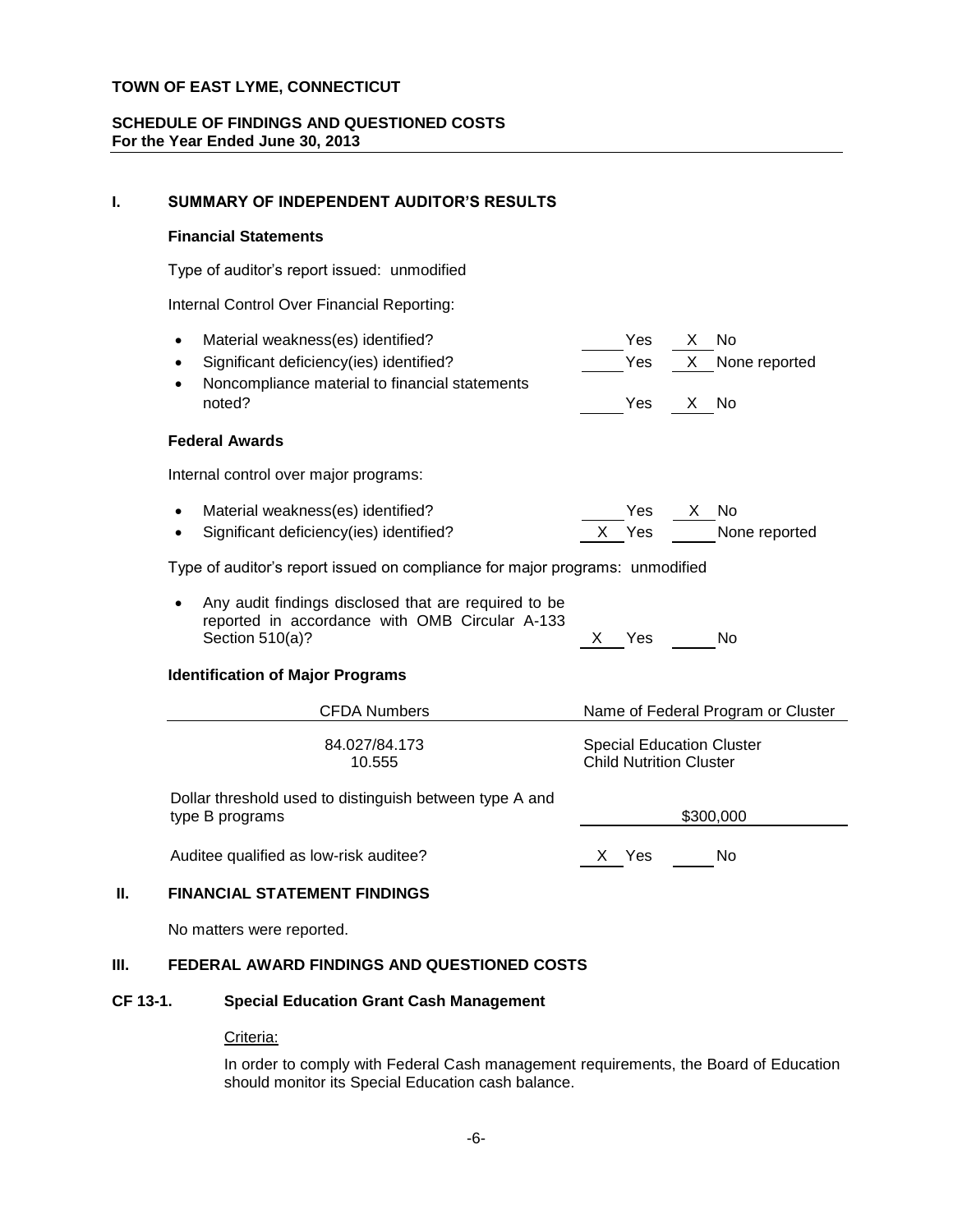#### **SCHEDULE OF FINDINGS AND QUESTIONED COSTS, Continued For the Year Ended June 30, 2013**

# Condition:

The Board of Education did not monitor its cash management in accordance with Federal compliance requirements.

#### Questioned Cost:

Not applicable.

#### Context:

The Board of Education requested approximately \$192,000 more than it expended.

#### Cause:

The Board of Education did not have the proper control to comply with the compliance requirements for cash management of federal rewards.

#### Effect:

The Board of Education has an excessive cash balance for the year ended June 30, 2013 in the Special Education grant account.

#### Recommendation:

We recommend that the Board of Education follow compliance requirements when requesting cash draw downs.

## Corrective Action Plan:

The Board of Education inadvertently requested more funds than needed for the month of June 2013. These funds were subsequently returned to the State Board of Education - Grants Management Office. To institute proper control of requesting, the Board of Education has set up a monthly excel worksheet to calculate the correct amount of funds to be requested. Prior to submitting the request for funds from the State, the worksheet is reviewed by the Business Supervisor and Director of Business and Facilities.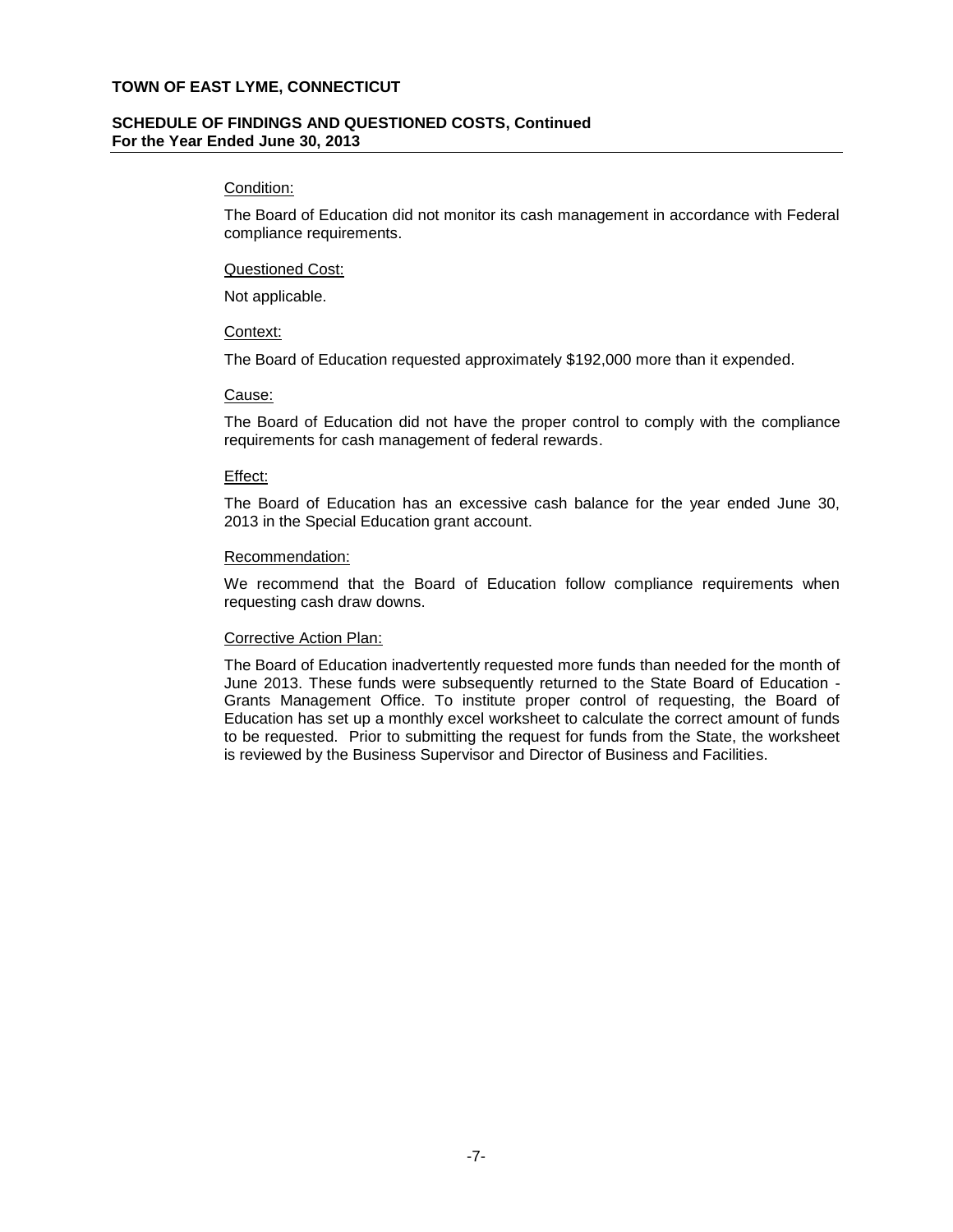## **TOWN OF EAST LYME, CONNECTICUT SUMMARY OF PRIOR YEAR AUDIT FINDINGS For the Year Ended June 30, 2013**

There were no findings in the prior year for the Federal Single Audit.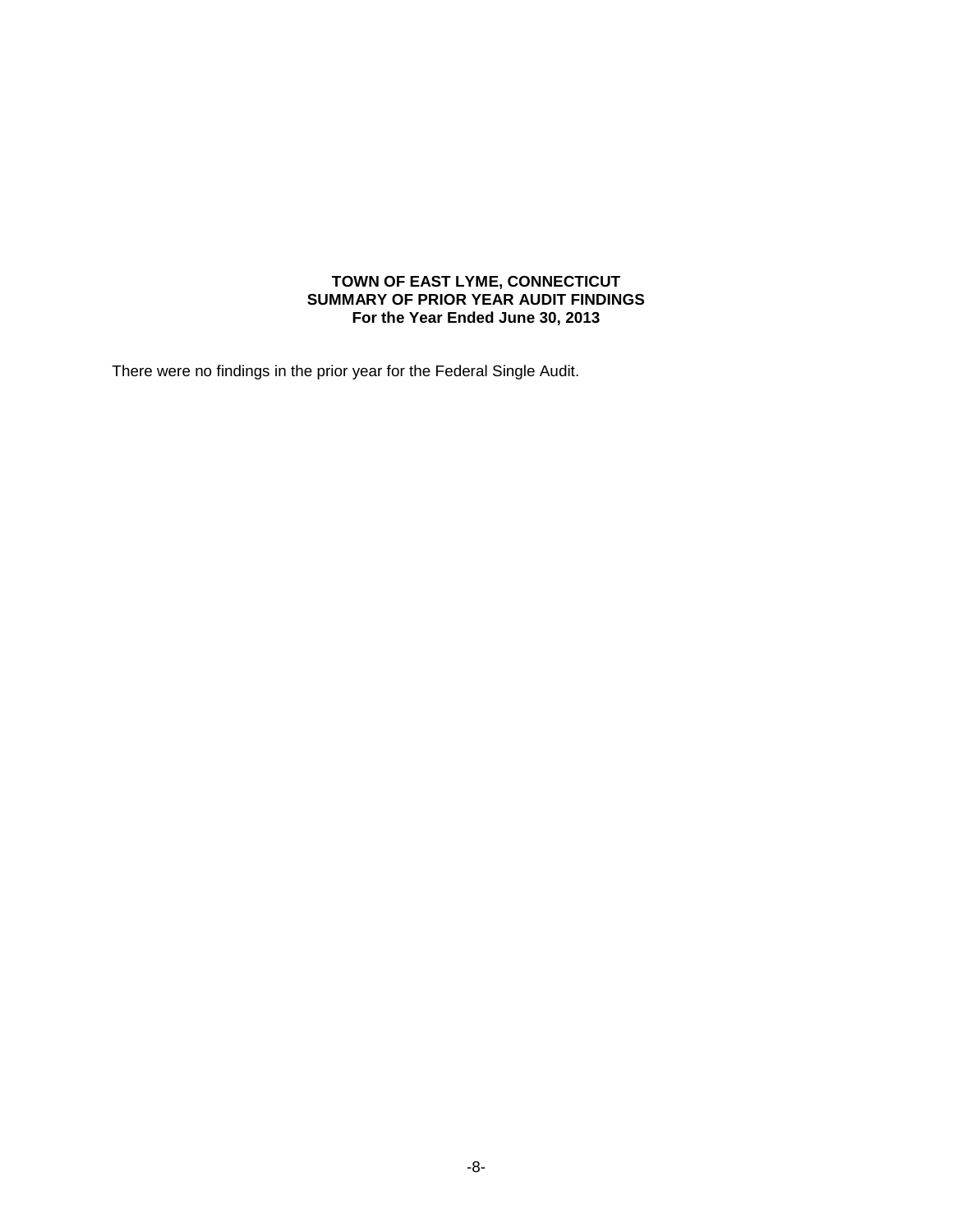

# **REPORT ON INTERNAL CONTROL OVER FINANCIAL REPORTING AND ON COMPLIANCE AND OTHER MATTERS BASED ON AN AUDIT OF FINANCIAL STATEMENTS PERFORMED IN ACCORDANCE WITH** *GOVERNMENT AUDITING STANDARDS*

# **INDEPENDENT AUDITOR'S REPORT**

To the Board of Finance Town of East Lyme, Connecticut

We have audited, in accordance with the auditing standards generally accepted in the United States of America and the standards applicable to financial audits contained in *Government Auditing Standards* issued by the Comptroller General of the United States, the financial statements of the governmental activities, the business-type activities, each major fund, and the aggregate remaining fund information of the Town of East Lyme, Connecticut (the "Town") as of and for the year ended June 30, 2013, and the related notes to the financial statements, which collectively comprise the Town's basic financial statements, and have issued our report thereon dated December 27, 2013.

#### **Internal Control Over Financial Reporting**

In planning and performing our audit of the financial statements, we considered the Town's internal control over financial reporting (internal control) to determine the audit procedures that are appropriate in the circumstances for the purpose of expressing our opinions on the financial statements, but not for the purpose of expressing an opinion on the effectiveness of the Town's internal control. Accordingly, we do not express an opinion on the effectiveness of the Town's internal control.

A *deficiency in internal control* exists when the design or operation of a control does not allow management or employees, in the normal course of performing their assigned functions, to prevent, or detect and correct, misstatements on a timely basis. A *material weakness* is a deficiency, or a combination of deficiencies, in internal control, such that there is a reasonable possibility that a material misstatement of the entity's financial statements will not be prevented, or detected and corrected on a timely basis. A *significant deficiency* is a deficiency, or a combination of deficiencies, in internal control that is less severe than a material weakness, yet important enough to merit attention by those charged with governance.

Our consideration of internal control was for the limited purpose described in the first paragraph of this section and was not designed to identify all deficiencies in internal control that might be material weaknesses or significant deficiencies. Given these limitations, during our audit we did not identify any deficiencies in internal control that we consider to be material weaknesses.

## **Compliance and Other Matters**

As part of obtaining reasonable assurance about whether the Town's financial statements are free from material misstatement, we performed tests of its compliance with certain provisions of laws, regulations, contracts, and grant agreements, noncompliance with which could have a direct and material effect on the determination of financial statement amounts. However, providing an opinion on compliance with those provisions was not an objective of our audit, and accordingly, we do not express such an opinion. The results of our tests disclosed no instances of noncompliance or other matters that are required to be reported under *Government Auditing Standards.*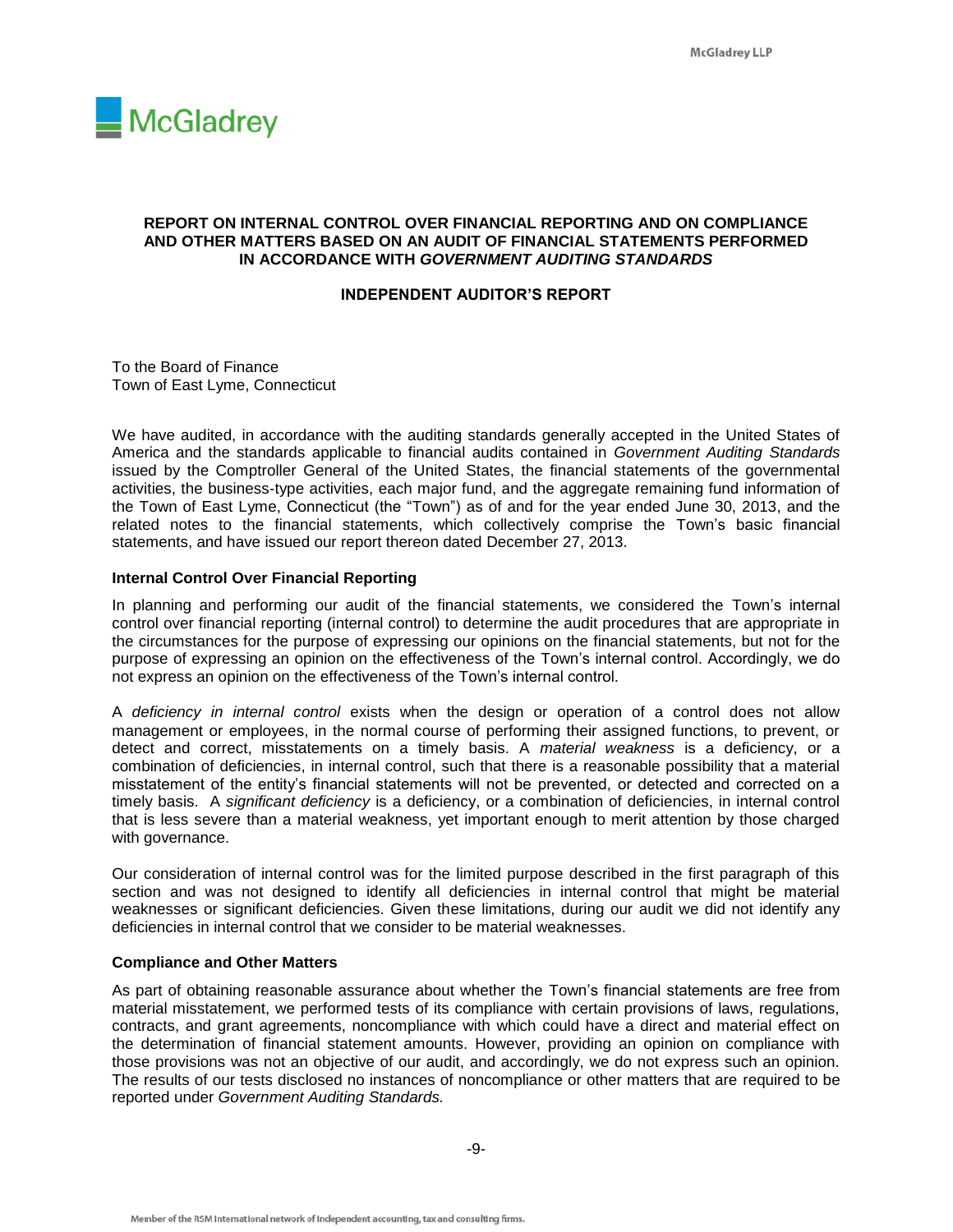# **Purpose of this Report**

The purpose of this report is solely to describe the scope of our testing of internal control and compliance and the results of that testing, and not to provide an opinion on the effectiveness of the Town's internal control or on compliance. This report is an integral part of an audit performed in accordance with *Government Auditing Standards* in considering the Town's internal control and compliance. Accordingly, this communication is not suitable for any other purpose.

McHadrey LLP

New Haven, Connecticut December 27, 2013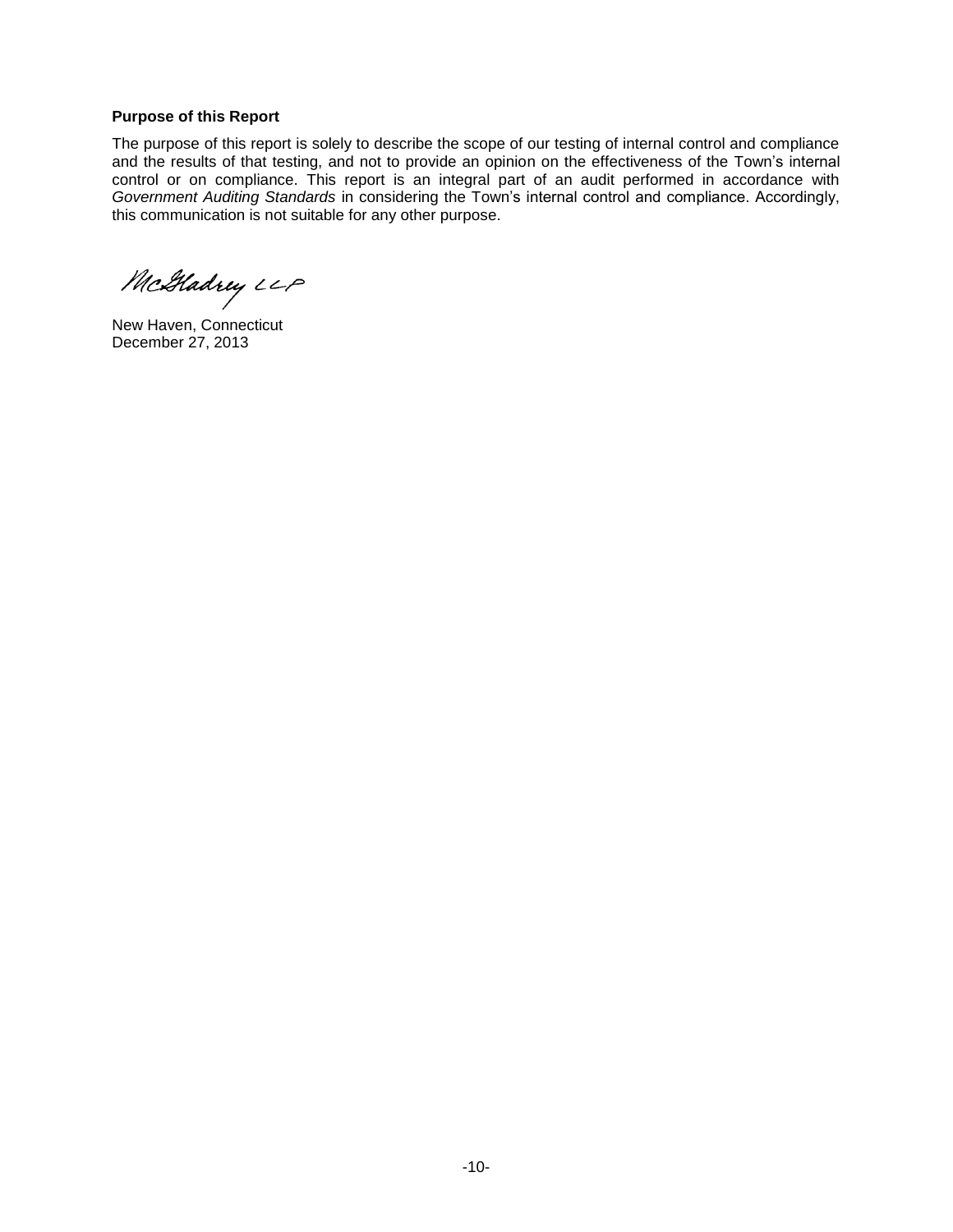

## **REPORT ON COMPLIANCE FOR EACH MAJOR STATE PROGRAM; REPORT ON INTERNAL CONTROL OVER COMPLIANCE; AND REPORT ON SCHEDULE OF EXPENDITURES OF STATE FINANCIAL ASSISTANCE REQUIRED BY THE STATE SINGLE AUDIT ACT**

#### **INDEPENDENT AUDITOR'S REPORT**

To the Board of Finance Town of East Lyme, Connecticut

#### **Report on Compliance for Each Major State Program**

We have audited the Town of East Lyme, Connecticut's (the "Town") compliance with the types of compliance requirements described in the Office of Policy and Management's *Compliance Supplement* that could have a direct and material effect on each of the Town's major state programs for the year ended June 30, 2013. The Town's major state programs are identified in the summary of auditor's results section of the accompanying schedule of findings and questioned costs.

#### **Management's Responsibility**

Management is responsible for compliance with the requirements of laws, regulations, contracts, and grants applicable to its state programs.

#### **Auditor's Responsibility**

Our responsibility is to express an opinion on compliance for each of the Town's major state programs based on our audit of the types of compliance requirements referred to above. We conducted our audit of compliance in accordance with auditing standards generally accepted in the United States of America; the standards applicable to financial audits contained in *Government Auditing Standards*, issued by the Comptroller General of the United States; and the State Single Audit Act (C.G.S. Sections 4-230 to 4-236). Those standards and the State Single Audit Act require that we plan and perform the audit to obtain reasonable assurance about whether noncompliance with the types of compliance requirements referred to above that could have a direct and material effect on a major state program occurred. An audit includes examining, on a test basis, evidence about the Town's compliance with those requirements and performing such other procedures as we considered necessary in the circumstances.

We believe that our audit provides a reasonable basis for our opinion on compliance for each major state program. However, our audit does not provide a legal determination of the Town's compliance.

#### **Opinion on Each Major State Program**

In our opinion, the Town complied, in all material respects, with the types of compliance requirements referred to above that could have a direct and material effect on each of its major state programs for the year ended June 30, 2013.

#### **Report on Internal Control Over Compliance**

Management of the Town is responsible for establishing and maintaining effective internal control over compliance with the types of compliance requirements referred to above. In planning and performing our audit of compliance, we considered the Town's internal control over compliance with the types of requirements that could have a direct and material effect on each major state program to determine the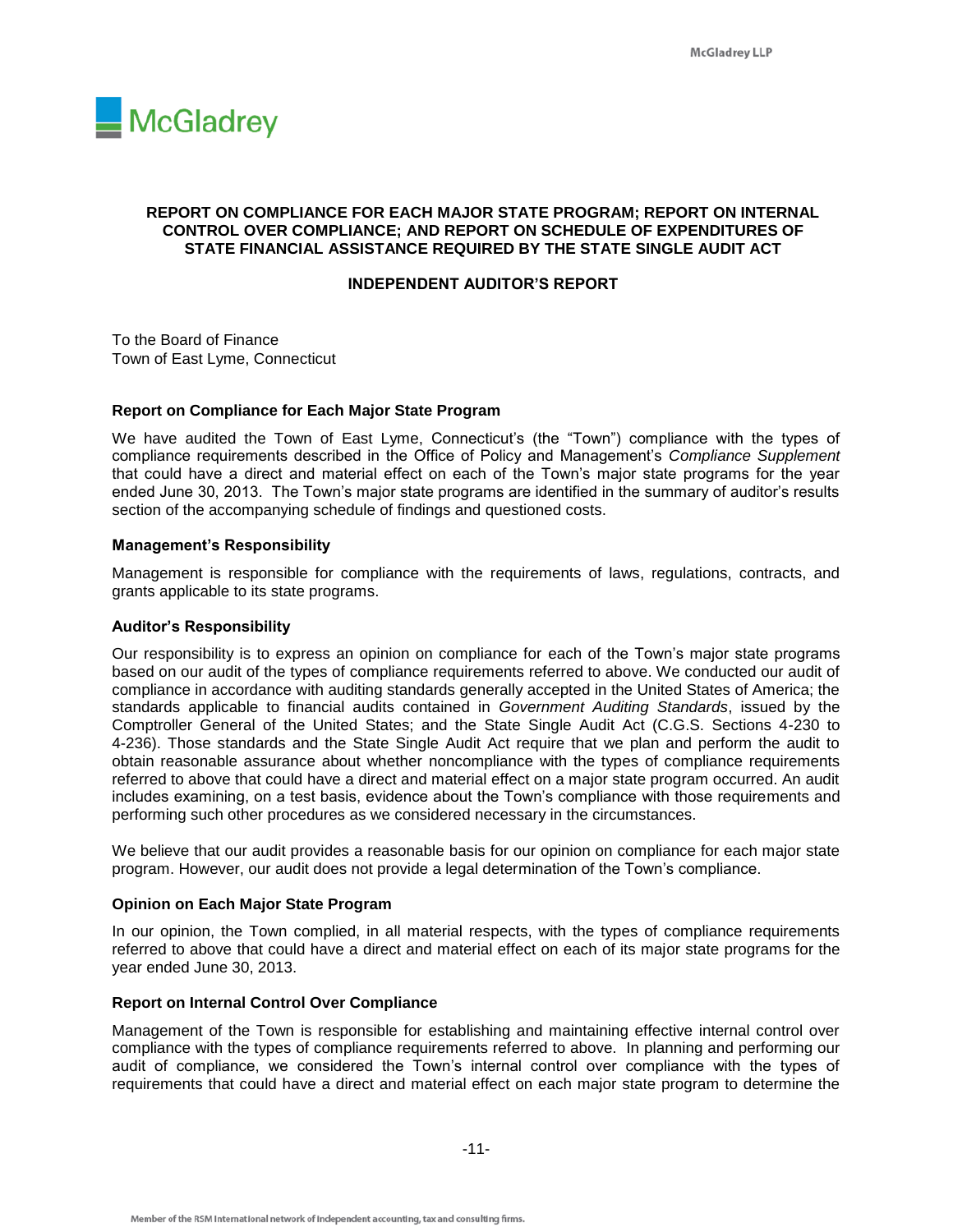auditing procedures that are appropriate in the circumstances for the purpose of expressing an opinion on compliance for each major state program and to test and report on internal control over compliance in accordance with the State Single Audit Act, but not for the purpose of expressing an opinion on the effectiveness of internal control over compliance. Accordingly, we do not express an opinion on the effectiveness of the Town's internal control over compliance.

A *deficiency in internal control over compliance* exists when the design or operation of a control over compliance does not allow management or employees, in the normal course of performing their assigned functions, to prevent, or detect and correct, noncompliance with a type of compliance requirement of a state program on a timely basis. A *material weakness in internal control over compliance* is a deficiency, or combination of deficiencies, in internal control over compliance, such that there is a reasonable possibility that material noncompliance with a type of compliance requirement of a state program will not be prevented, or detected and corrected, on a timely basis. A *significant deficiency in internal control over compliance* is a deficiency, or a combination of deficiencies, in internal control over compliance with a type of compliance requirement of a state program that is less severe than a material weakness in internal control over compliance, yet important enough to merit attention by those charged with governance.

Our consideration of internal control over compliance was for the limited purpose described in the first paragraph of this section and was not designed to identify all deficiencies in internal control over compliance that might be material weaknesses or significant deficiencies. We did not identify any deficiencies in internal control over compliance that we consider to be material weaknesses. However, material weaknesses may exist that have not been identified.

The purpose of this report on internal control over compliance is solely to describe the scope of our testing of internal control over compliance and the results of that testing based on the requirements of the State Single Audit Act. Accordingly, this report is not suitable for any other purpose.

#### **Report on Schedule of Expenditures of State Financial Assistance Required by the State Single Audit Act**

We have audited the financial statements of the governmental activities, the business-type activities, each major fund and the aggregate remaining fund information of the Town of East Lyme, Connecticut, as of and for the year ended June 30, 2013, and the related notes to the financial statements, which collectively comprise the Town of East Lyme, Connecticut's basic financial statements. We issued our report thereon dated December 27, 2013, which contained unmodified opinions on those financial statements. Our audit was conducted for the purpose of forming opinions on the financial statements that collectively comprise the basic financial statements. The accompanying schedule of expenditures of state financial assistance is presented for purposes of additional analysis as required by the State Single Audit Act and is not a required part of the basic financial statements. Such information is the responsibility of management and was derived from and relates directly to the underlying accounting and other records used to prepare the basic financial statements. The information has been subjected to the auditing procedures applied in the audit of the financial statements and certain additional procedures, including comparing and reconciling such information directly to the underlying accounting and other records used to prepare the basic financial statements or to the basic financial statements themselves, and other additional procedures in accordance with auditing standards generally accepted in the United States of America. In our opinion, the schedule of expenditures of state financial assistance is fairly stated in all material respects in relation to the basic financial statements as a whole.

McGladrey LLP

New Haven, Connecticut December 27, 2013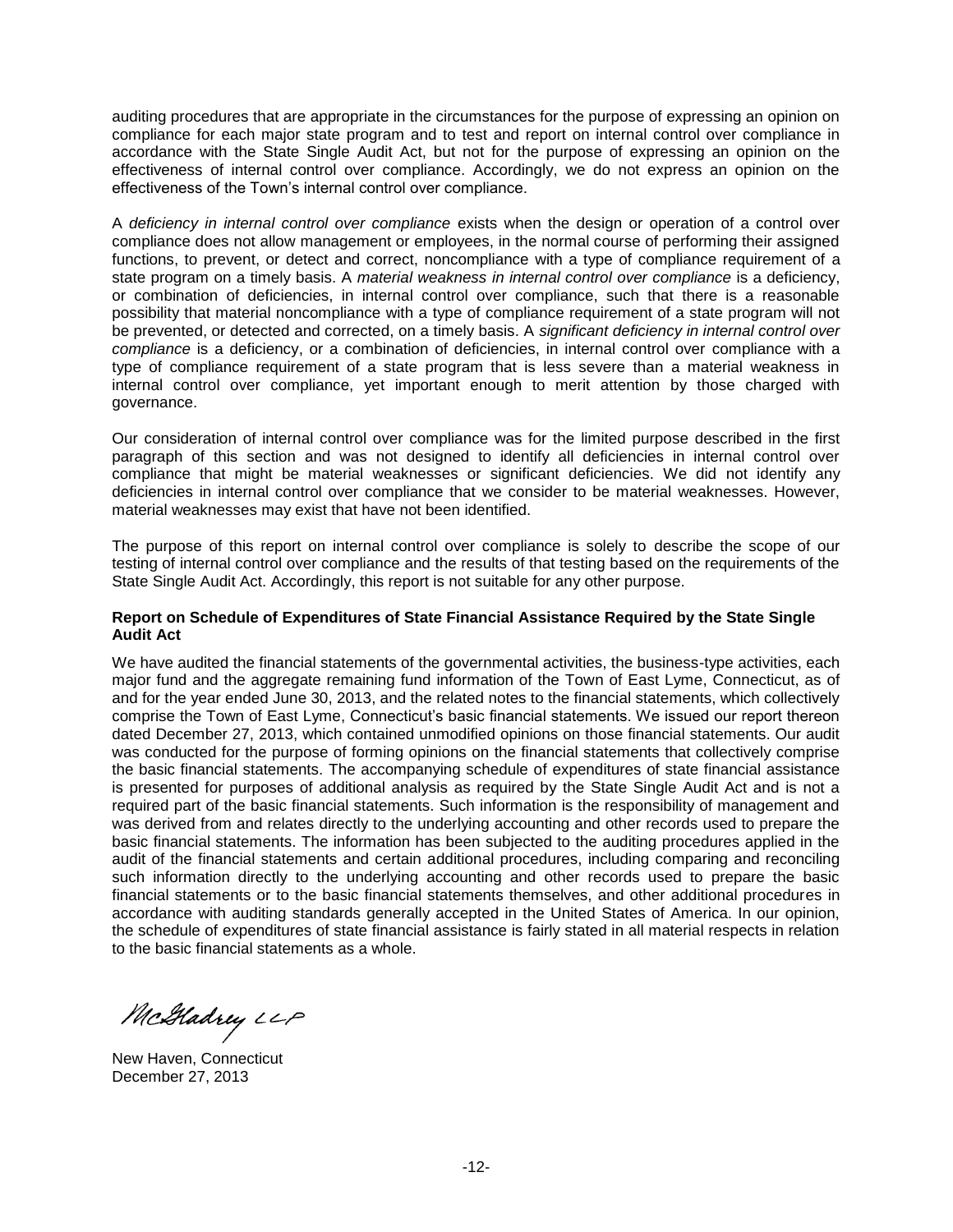#### **SCHEDULE OF EXPENDITURES OF STATE FINANCIAL ASSISTANCE For the Year Ended June 30, 2013**

| <b>State Grantor/Pass-Through</b><br><b>Grantor/Program Title</b> | <b>State Grant Program</b><br><b>CORE-CT Number</b> | <b>Expenditures</b> |
|-------------------------------------------------------------------|-----------------------------------------------------|---------------------|
| <b>OFFICE OF POLICY AND MANAGEMENT:</b>                           |                                                     |                     |
| Reimbursement Property Tax Disability Exemption                   | 11000-OPM20600-17011                                | \$<br>1.162         |
| Property Tax Relief for Elderly and Totally Disabled Homeowners   | 11000-OPM20600-17018                                | 104,013             |
| Property Tax Relief for Elderly Homeowners Freeze Program         | 11000-OPM20600-17021                                | 1,500               |
| Property Tax Relief for Veterans                                  | 11000-OPM20600-17024                                | 23,727              |
| Property Tax Relief State Owned Property                          | 11000-OPM20600-17004                                | 754,725             |
| <b>LOCIP</b>                                                      | 12060-OPM20600-40254                                | 46,811              |
| Payment in Lieu of Taxes (PILOT) on Private Colleges              | 11000-OPM20600-17006                                | 41,133              |
|                                                                   |                                                     | 973,071             |
|                                                                   |                                                     |                     |
| <b>DEPARTMENT OF EDUCATION:</b>                                   |                                                     |                     |
| <b>Child Nutrition Program</b>                                    | 11000-SDE64370-16072                                | 7,429               |
| Youth Service Bureau Enhancement                                  | 11000-SDE64370-16201                                | 6,111               |
| Youth Service Bureau                                              | 11000-SDE64370-17052                                | 20,974              |
| <b>Adult Education</b>                                            | 11000-SDE64370-17030                                | 17,125              |
| Magnet School                                                     | 11000-SDE64370-17057                                | 47,625              |
|                                                                   |                                                     | 99,264              |
| <b>DEPARTMENT OF TRANSPORTATION:</b>                              |                                                     |                     |
| <b>Capital Resurfacing Related Improvments</b>                    | 13033-DOT57261-41386                                | 7,150               |
| Town Aid Road Grants - Transportation Fund                        | 12052-DOT57131-43455                                | 160,692             |
|                                                                   |                                                     | 167,842             |
|                                                                   |                                                     |                     |
| <b>JUDICIAL BRANCH:</b>                                           |                                                     |                     |
| Non-Budgeted Operating Appropriation                              | 34001-JUD95162-40001                                | 10,349              |
| DEPARTMENT OF PUBLIC SAFETY:                                      |                                                     |                     |
| Enhanced 911 Telecomm Fund                                        | 12060-DPS32740-35190                                | 1,827               |
|                                                                   |                                                     |                     |
| <b>CONNECTICUT STATE LIBRARY:</b>                                 |                                                     |                     |
| <b>Historic Documents Preservation Grants</b>                     | 12060-CSL66094-35150                                | 4,000               |
|                                                                   |                                                     |                     |
| DEPARTMENT OF PUBLIC HEALTH:                                      |                                                     |                     |
| Drinking Water Revenue Bonds                                      | 13033-DPH48770-42319                                | 333,104             |
| <b>MILITARY DEPARTMENT:</b>                                       |                                                     |                     |
| <b>RPOM-ATS Utilities</b>                                         | 12060-MIL36238-22070                                | 20.342              |
|                                                                   |                                                     |                     |
| <b>DEPARTMENT OF ECONOMIC AND</b>                                 |                                                     |                     |
| <b>COMMUNITY DEVELOPMENT:</b>                                     |                                                     |                     |
| Culture, Tourism and Art Grant                                    | 11000-ECD46820-16196                                | 604                 |
| Local Arts Agency Program                                         | 11000-ECD46820-20328                                | 1,717               |
|                                                                   |                                                     | 2,321               |
| TOTAL STATE ASSISTANCE BEFORE                                     |                                                     |                     |
| <b>EXEMPT PROGRAMS</b>                                            |                                                     | 1,612,120           |
|                                                                   |                                                     |                     |

(Continued)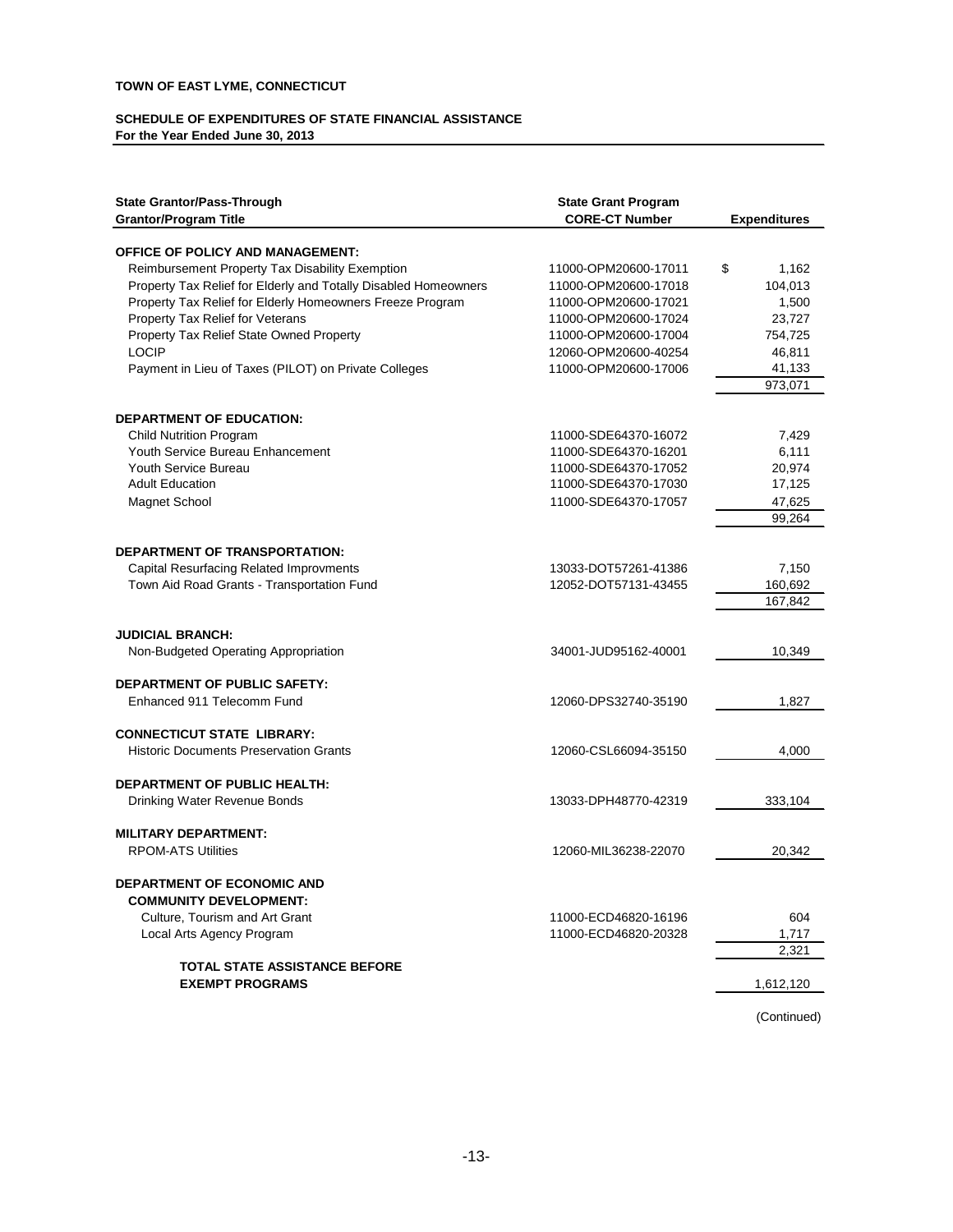## **SCHEDULE OF EXPENDITURES OF STATE FINANCIAL ASSISTANCE, Continued For the Year Ended June 30, 2013**

| <b>State Grantor/Pass-Through</b><br><b>Grantor/Program Title</b> | <b>State Grant Program</b><br><b>CORE-CT Number</b> | <b>Expenditures</b> |
|-------------------------------------------------------------------|-----------------------------------------------------|---------------------|
|                                                                   |                                                     |                     |
| <b>EXEMPT PROGRAMS:</b>                                           |                                                     |                     |
| <b>Department of Education:</b>                                   |                                                     |                     |
| <b>Education Cost-sharing</b>                                     | 11000-SDE64370-17041                                | 7,130,164           |
| <b>Transportation of School Children</b>                          | 11000-SDE64370-17027                                | 57,383              |
| Excess Cost - Student Based                                       | 11000-SDE64370-17047                                | 988,919             |
| <b>Total Department of Education</b>                              |                                                     | 8,176,466           |
| <b>Office of Policy and Management:</b>                           |                                                     |                     |
| Muncipal Revenue Sharing                                          | 12060-OPM20600-35458                                | 173,778             |
| Mashantucket Pequot/Mohegan Fund                                  | 12009-OPM20600-17005                                | 329,826             |
| <b>Total Office of Policy and Management</b>                      |                                                     | 503,604             |
| <b>TOTAL EXEMPT PROGRAMS</b>                                      |                                                     | 8,680,070           |
| TOTAL STATE FINANCIAL ASSISTANCE                                  |                                                     | 10,292,190          |
|                                                                   |                                                     |                     |

See Notes to Schedule of Expenditures of State Financial Assistance.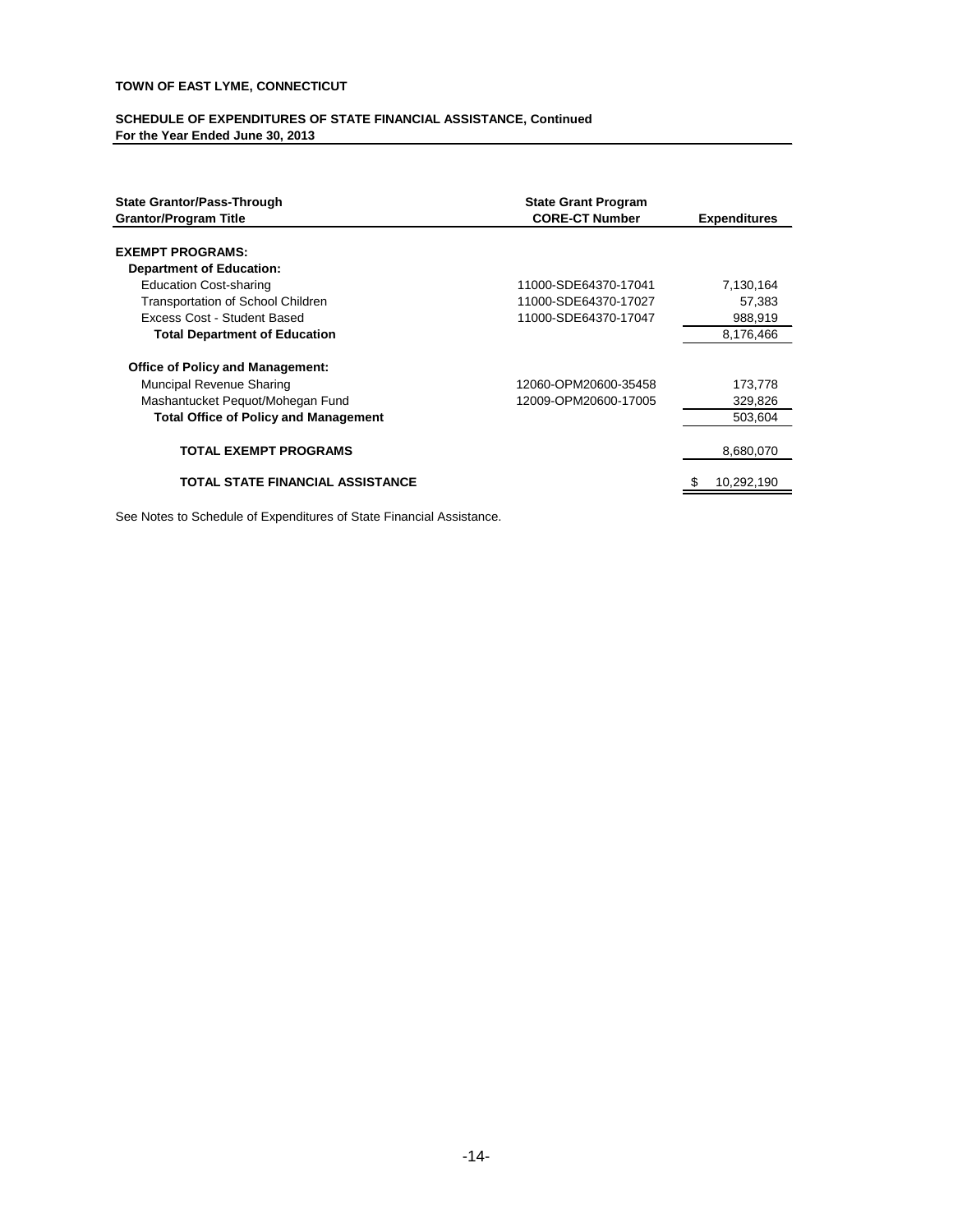# **NOTES TO SCHEDULE OF EXPENDITURES OF STATE FINANCIAL ASSISTANCE For the Year Ended June 30, 2013**

The accompanying schedule of expenditures of state financial assistance includes state grant activity of the Town of East Lyme, Connecticut under programs of the State of Connecticut for the fiscal year ended June 30, 2013. Various departments and agencies of the State of Connecticut have provided financial assistance through grants and other authorizations in accordance with the General Statutes of the State of Connecticut. These financial assistance programs fund several programs including education, public safety, social services, public health, road construction, school construction, community development and general government.

## **Note 1. Summary of Significant Accounting Policies**

The accounting policies of the Town of East Lyme, Connecticut conform to accounting principles generally accepted in the United States of America as applicable to governments.

The information in the Schedule of Expenditures of State Financial Assistance is presented based upon regulations established by the State of Connecticut, Office of Policy and Management.

#### *Basis of Accounting*

The expenditures reported on the Schedule of State Financial Assistance are reported on the modified accrual basis of accounting for governmental funds and the accrual basis for proprietary type funds.. In accordance with Section 4-236-22 of the Regulations to the State Single Audit Act, certain grants are not dependent on expenditure activity, and accordingly, are considered to be expended in the fiscal year of receipt. These grant program receipts are reflected in the expenditures column of the Schedule of Expenditures of State Financial Assistance.

#### **Note 2. Loan Programs**

In accordance with Section  $4-236(a)(4)(F)$  of the Regulations to the State Single Audit Act, the notes to the Schedule of Expenditures of State Financial Assistance shall include loans and loan activities. The following is a summary of the various loan program activity for the year ended June 30, 2013:

#### *Department of Environmental Protection*

|                   | <b>Balance</b>           |               |               | <b>Balance</b> |
|-------------------|--------------------------|---------------|---------------|----------------|
| Clean Water Funds | July 1, 2012             | Issued        | Retired       | June 30, 2013  |
| 6865-3100-888     |                          |               |               |                |
| 176-C             | 675,494                  |               | 450,036       | 225,458        |
| 177-C             | 52,384                   |               | 29,934        | 22,450         |
| 2010-8003         | 401,454                  |               | 35,270        | 366,184        |
| 2012-7010         | $\overline{\phantom{0}}$ | 360,516       |               | 360,516        |
| Total             | 1,129,332                | \$<br>360,516 | \$<br>515,240 | S<br>974,608   |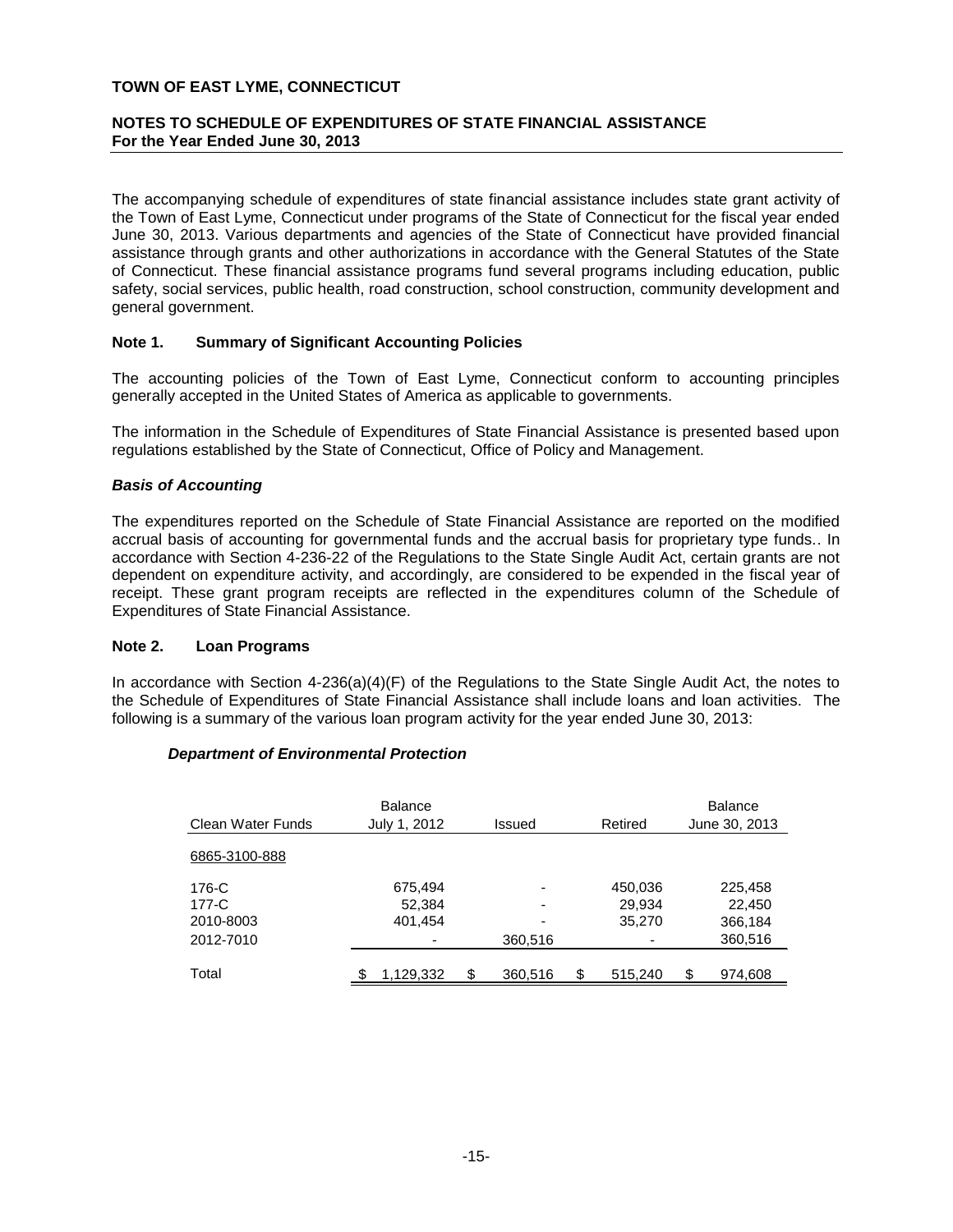# **SCHEDULE OF STATE SINGLE AUDIT COMPLIANCE FINDINGS AND QUESTIONED COSTS For the Year Ended June 30, 2013**

# **I. SUMMARY OF INDEPENDENT AUDITOR'S AUDIT RESULTS**

#### **Financial Statements**

Type of auditor's report issued: unmodified.

Internal control over financial reporting:

- Material weakness(es) identified? The Material Wes X No
- Significant deficiency(ies) identified? Yes X None reported
- Noncompliance material to financial statements noted? X No

## **State Financial Assistance**

Internal control over major programs:

• Material weakness(es) identified? The Material Wes X No • Significant deficiency(ies) identified?  $\overline{Y}$  Yes  $\overline{X}$  None reported

Type of auditor's report issued on compliance for major programs: unmodified.

 Any audit findings disclosed that are required to be reported in accordance with Section 4-236-24 of the Regulations to the State Single Audit Act? Yes X No

The following schedule reflects the major programs included in the State Single Audit:

| <b>State Core-CT</b>                                            |                      |                     |         |
|-----------------------------------------------------------------|----------------------|---------------------|---------|
| <b>State Grantor and Program</b>                                | <b>Number</b>        | <b>Expenditures</b> |         |
| <b>OFFICE OF POLICY AND MANAGEMENT</b>                          |                      |                     |         |
| Property Tax Relief for Elderly and Totally Disabled Homeowners | 11000-OPM20600-17018 |                     | 104.013 |
| <b>Property Tax Relief State Owned Property</b>                 | 11000-OPM20600-17004 |                     | 754.725 |
| LOCIP                                                           | 12060-OPM20600-40254 |                     | 46.811  |
|                                                                 |                      |                     |         |

 Dollar threshhold used to distinguish between type A and Type B programs:  $$200,000$ 

# **II. FINANCIAL STATEMENT FINDINGS**

No matters were reported.

## **III. STATE FINANCIAL ASSISTANCE FINDINGS AND QUESTIONED COSTS**

No matters were reported.